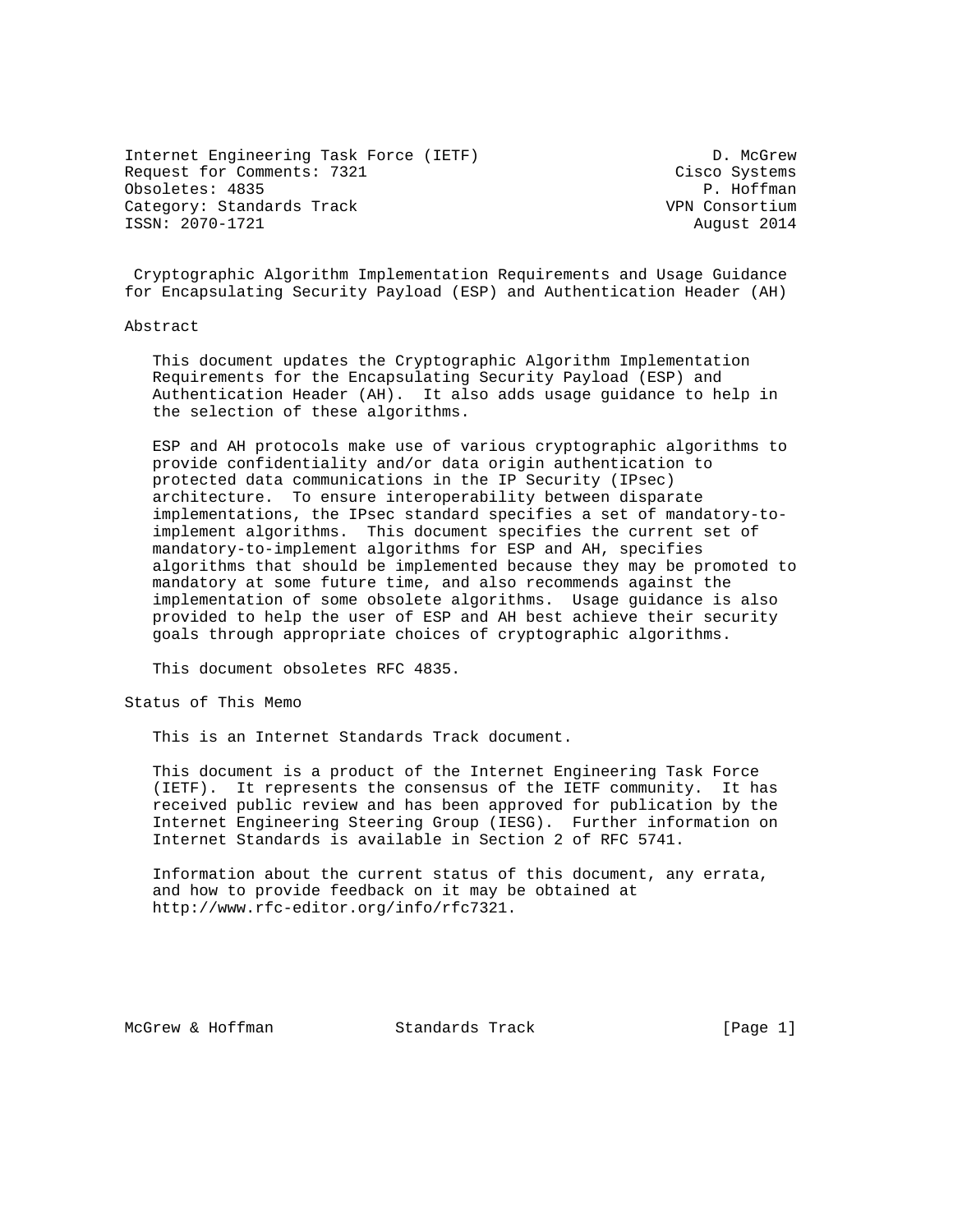Copyright Notice

 Copyright (c) 2014 IETF Trust and the persons identified as the document authors. All rights reserved.

 This document is subject to BCP 78 and the IETF Trust's Legal Provisions Relating to IETF Documents

 (http://trustee.ietf.org/license-info) in effect on the date of publication of this document. Please review these documents carefully, as they describe your rights and restrictions with respect to this document. Code Components extracted from this document must include Simplified BSD License text as described in Section 4.e of the Trust Legal Provisions and are provided without warranty as described in the Simplified BSD License.

 This document may contain material from IETF Documents or IETF Contributions published or made publicly available before November 10, 2008. The person(s) controlling the copyright in some of this material may not have granted the IETF Trust the right to allow modifications of such material outside the IETF Standards Process. Without obtaining an adequate license from the person(s) controlling the copyright in such materials, this document may not be modified outside the IETF Standards Process, and derivative works of it may not be created outside the IETF Standards Process, except to format it for publication as an RFC or to translate it into languages other than English.

Table of Contents

|                                | 1.1. Requirements Language                               |  |  |  |  |  |  |  |  | 3              |
|--------------------------------|----------------------------------------------------------|--|--|--|--|--|--|--|--|----------------|
| 2. Implementation Requirements |                                                          |  |  |  |  |  |  |  |  | 4              |
| 2.1.                           | ESP Authenticated Encryption (Combined Mode Algorithms). |  |  |  |  |  |  |  |  | 4              |
| 2.2.                           | ESP Encryption Algorithms                                |  |  |  |  |  |  |  |  | $\overline{4}$ |
|                                | 2.3. ESP Authentication Algorithms                       |  |  |  |  |  |  |  |  | 5              |
|                                | 2.4. AH Authentication Algorithms                        |  |  |  |  |  |  |  |  | 5              |
| 2.5.                           | Summary of Changes from RFC 4835                         |  |  |  |  |  |  |  |  | 5              |
|                                |                                                          |  |  |  |  |  |  |  |  | 5              |
| 4 <sub>1</sub>                 |                                                          |  |  |  |  |  |  |  |  | 6              |
| 4.1.                           | Authenticated Encryption                                 |  |  |  |  |  |  |  |  | 7              |
|                                | 4.2. Encryption Transforms                               |  |  |  |  |  |  |  |  |                |
|                                | 4.3. Authentication Transforms                           |  |  |  |  |  |  |  |  | 7              |
|                                |                                                          |  |  |  |  |  |  |  |  | 8              |
| რ.                             |                                                          |  |  |  |  |  |  |  |  | 9              |
| $7$ .                          |                                                          |  |  |  |  |  |  |  |  | 9              |
| 8.                             |                                                          |  |  |  |  |  |  |  |  | 9              |
| $8.1$ .                        | Normative References                                     |  |  |  |  |  |  |  |  | 9              |
| 8.2.                           | Informative References                                   |  |  |  |  |  |  |  |  | 10             |
|                                |                                                          |  |  |  |  |  |  |  |  |                |

McGrew & Hoffman Standards Track [Page 2]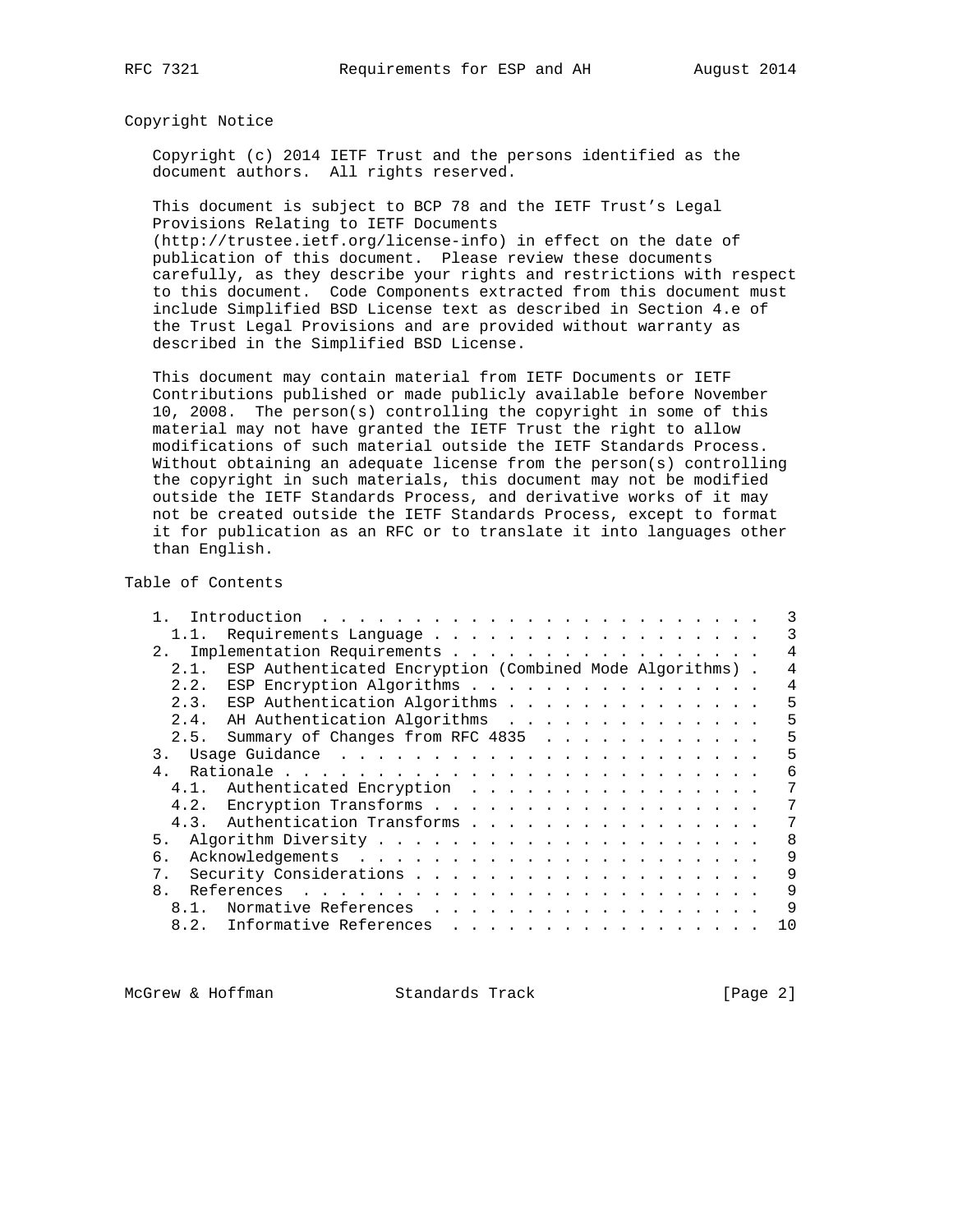## 1. Introduction

 The Encapsulating Security Payload (ESP) [RFC4303] and the Authentication Header (AH) [RFC4302] are the mechanisms for applying cryptographic protection to data being sent over an IPsec Security Association (SA) [RFC4301].

 To ensure interoperability between disparate implementations, it is necessary to specify a set of mandatory-to-implement algorithms. This ensures that there is at least one algorithm that all implementations will have in common. This document specifies the current set of mandatory-to-implement algorithms for ESP and AH, specifies algorithms that should be implemented because they may be promoted to mandatory at some future time, and also recommends against the implementation of some obsolete algorithms. Usage guidance is also provided to help the user of ESP and AH best achieve their security goals through appropriate choices of mechanisms.

 The nature of cryptography is that new algorithms surface continuously and existing algorithms are continuously attacked. An algorithm believed to be strong today may be demonstrated to be weak tomorrow. Given this, the choice of mandatory-to-implement algorithm should be conservative so as to minimize the likelihood of it being compromised quickly. Thought should also be given to performance considerations, as many uses of IPsec will be in environments where performance is a concern.

 The ESP and AH mandatory-to-implement algorithm(s) may need to change over time to adapt to new developments in cryptography. For this reason, the specification of the mandatory-to-implement algorithms is not included in the main IPsec, ESP, or AH specifications, but is instead placed in this document. Ideally, the mandatory-to-implement algorithm of tomorrow should already be available in most implementations of IPsec by the time it is made mandatory. To facilitate this, this document identifies such algorithms, as they are known today. There is no guarantee that the algorithms that we predict will be mandatory in the future will actually be so. All algorithms known today are subject to cryptographic attack and may be broken in the future.

## 1.1. Requirements Language

 The key words "MUST", "MUST NOT", "REQUIRED", "SHALL", "SHALL NOT", "SHOULD", "SHOULD NOT", "RECOMMENDED", "NOT RECOMMENDED", "MAY", and "OPTIONAL" in this document are to be interpreted as described in [RFC2119].

McGrew & Hoffman Standards Track [Page 3]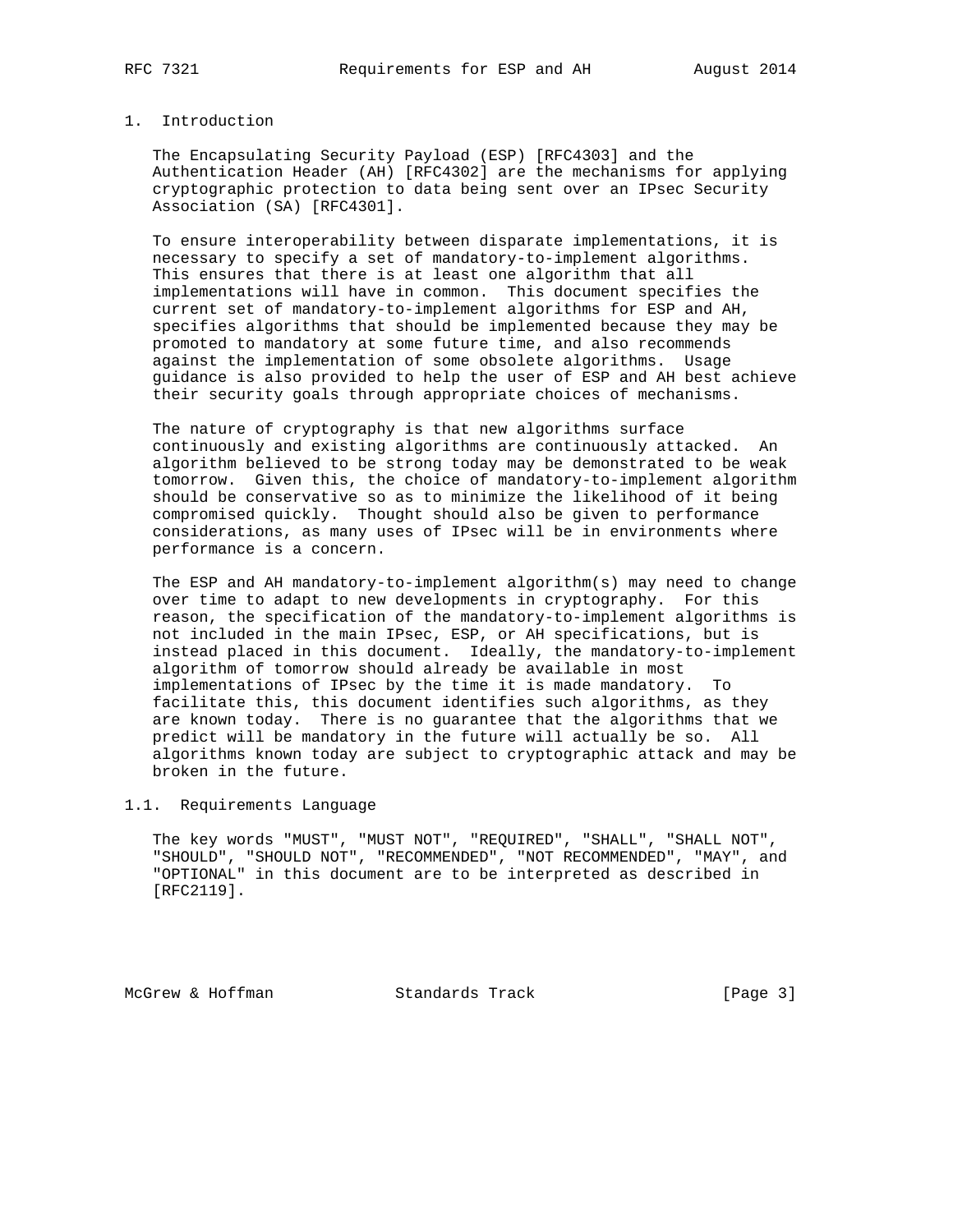We define some additional keywords here:

- MUST- This term means the same as MUST. However, we expect that at some point in the future this algorithm will no longer be a MUST.
- SHOULD+ This term means the same as SHOULD. However, it is likely that an algorithm marked as SHOULD+ will be promoted at some future time to be a MUST.
- 2. Implementation Requirements

 This section specifies the cryptographic algorithms that MUST be implemented, and provides guidance about ones that SHOULD or SHOULD NOT be implemented.

 In the following sections, all AES modes are for 128-bit AES. 192-bit and 256-bit AES MAY be supported for those modes, but the requirements here are for 128-bit AES.

2.1. ESP Authenticated Encryption (Combined Mode Algorithms)

 ESP combined mode algorithms provide both confidentiality and authentication services; in cryptographic terms, these are authenticated encryption algorithms [RFC5116]. Authenticated encryption transforms are listed in the ESP encryption transforms IANA registry.

| Requirement | Authenticated Encryption Algorithm    |
|-------------|---------------------------------------|
|             |                                       |
| SHOULD+     | AES-GCM with a 16 octet ICV [RFC4106] |
| MAY         | AES-CCM [RFC4309]                     |

2.2. ESP Encryption Algorithms

| Requirement | Encryption Algorithm    |
|-------------|-------------------------|
|             |                         |
| MUST        | NULL [RFC2410]          |
| MUST        | AES-CBC [RFC3602]       |
| MAY         | AES-CTR [RFC3686]       |
| MAY         | TripleDES-CBC [RFC2451] |
| MUST NOT    | DES-CBC [RFC2405]       |
|             |                         |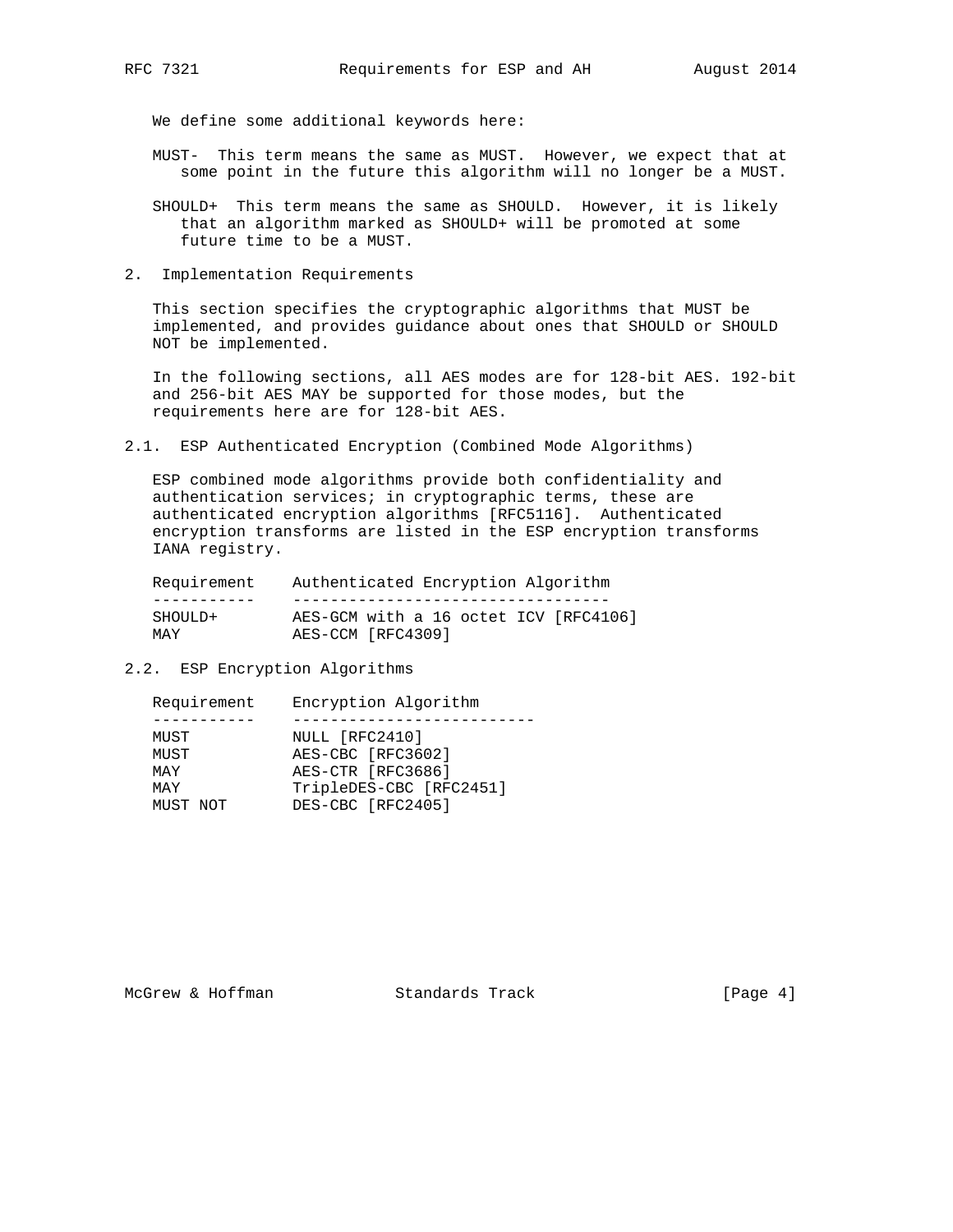2.3. ESP Authentication Algorithms

| Requirement   | Authentication Algorithm (notes) |
|---------------|----------------------------------|
|               |                                  |
| MUST          | HMAC-SHA1-96 [RFC2404]           |
| SHOULD+       | AES-GMAC with AES-128 [RFC4543]  |
| <b>SHOULD</b> | AES-XCBC-MAC-96 [RFC3566]        |
| MAY           | NULL [RFC4303]                   |

 Note that the requirement level for NULL authentication depends on the type of encryption used. When using authenticated encryption from Section 2.1, the requirement for NULL encryption is the same as the requirement for the authenticated encryption itself. When using the encryption from Section 2.2, the requirement for NULL encryption is truly "MAY"; see Section 3 for more detail.

2.4. AH Authentication Algorithms

 The requirements for AH are the same as for ESP Authentication Algorithms, except that NULL authentication is inapplicable.

2.5. Summary of Changes from RFC 4835

The following is a summary of the changes from RFC 4835.

| 6 LO          | New         |                                       |
|---------------|-------------|---------------------------------------|
| Requirement   | Requirement | Algorithm (notes)                     |
|               |             |                                       |
| MAY           | SHOULD+     | AES-GCM with a 16 octet ICV [RFC4106] |
| MAY           | SHOULD+     | AES-GMAC with AES-128 [RFC4543]       |
| MUST-         | MAY         | TripleDES-CBC [RFC2451]               |
| SHOULD NOT    | MUST NOT    | DES-CBC [RFC2405]                     |
| SHOULD+       | SHOULD      | AES-XCBC-MAC-96 [RFC3566]             |
| <b>SHOULD</b> | MAY         | AES-CTR [RFC3686]                     |
|               |             |                                       |

3. Usage Guidance

 Since ESP and AH can be used in several different ways, this document provides guidance on the best way to utilize these mechanisms.

 ESP can provide confidentiality, data origin authentication, or the combination of both of those security services. AH provides only data origin authentication. Background information on those security services is available [RFC4949]. In the following, we shorten "data origin authentication" to "authentication".

McGrew & Hoffman Standards Track [Page 5]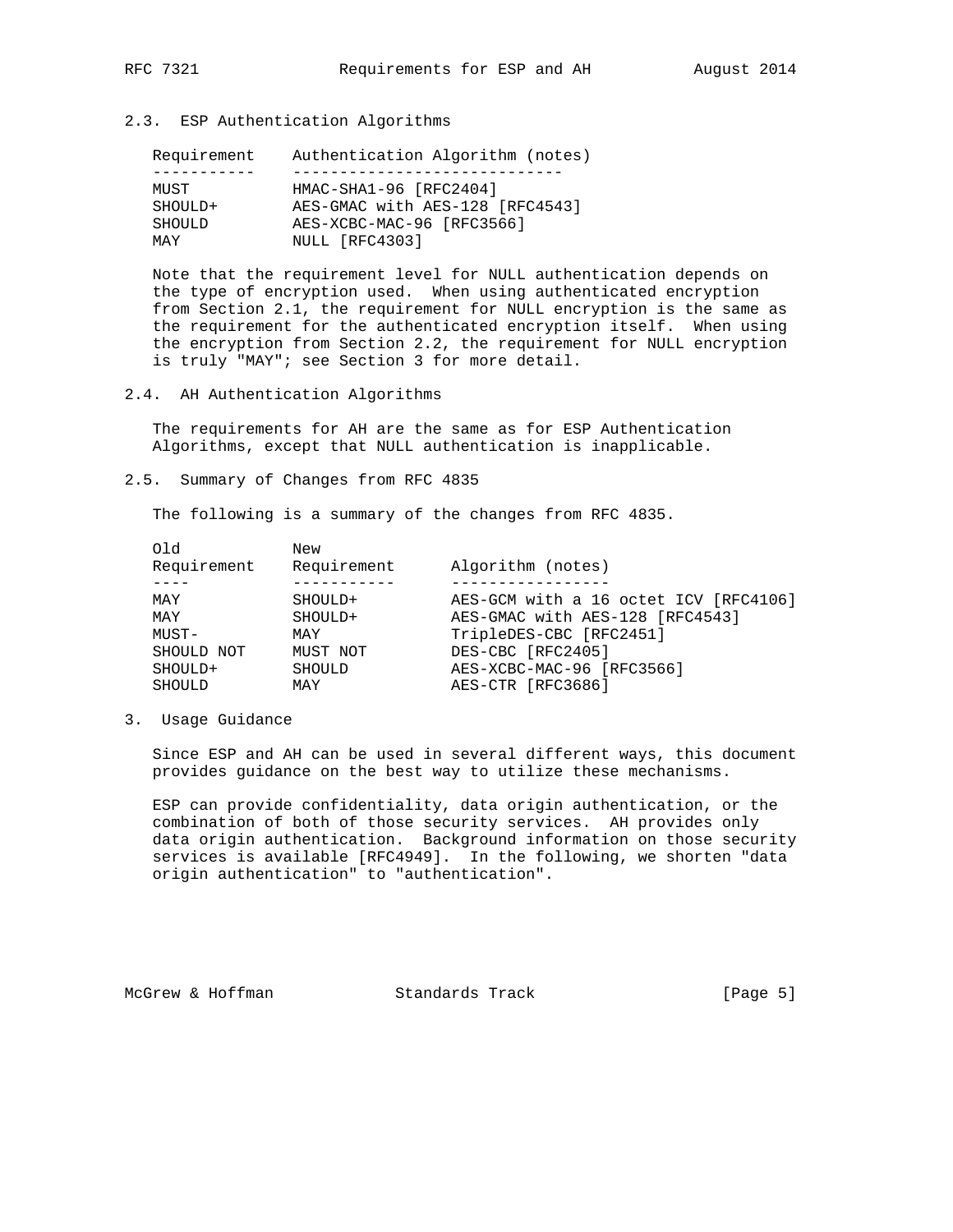Providing both confidentiality and authentication offers the best security. If confidentiality is not needed, providing authentication can still be useful. Confidentiality without authentication is not effective [DP07] and therefore SHOULD NOT be used. We describe each of these cases in more detail below.

 To provide both confidentiality and authentication, an authenticated encryption transform from Section 2.1 SHOULD be used in ESP, in conjunction with NULL authentication. Alternatively, an ESP encryption transform and ESP authentication transform MAY be used together. It is NOT RECOMMENDED to use ESP with NULL authentication in conjunction with AH; some configurations of this combination of services have been shown to be insecure [PD10].

 To provide authentication without confidentiality, an authentication transform MUST be used in either ESP or AH. The IPsec community generally prefers ESP with NULL encryption over AH. AH is still required in some protocols and operational environments when there are security-sensitive options in the IP header, such as source routing headers; ESP inherently cannot protect those IP options. It is not possible to provide effective confidentiality without authentication, because the lack of authentication undermines the trustworthiness of encryption [B96][V02]. Therefore, an encryption transform MUST NOT be used with a NULL authentication transform (unless the encryption transform is an authenticated encryption transform from Section 2.1).

 Triple-DES SHOULD NOT be used in any scenario in which multiple gigabytes of data will be encrypted with a single key. As a 64-bit block cipher, it leaks information about plaintexts above that "birthday bound" [M13]. Triple-DES CBC is listed as a MAY implement for the sake of backwards compatibility, but its use is discouraged.

4. Rationale

 This section explains the principles behind the implementation requirements described above.

 The algorithms listed as "MAY implement" are not meant to be endorsed over other non-standard alternatives. All of the algorithms that appeared in [RFC4835] are included in this document, for the sake of continuity. In some cases, these algorithms have moved from being "SHOULD implement" to "MAY implement".

McGrew & Hoffman Standards Track [Page 6]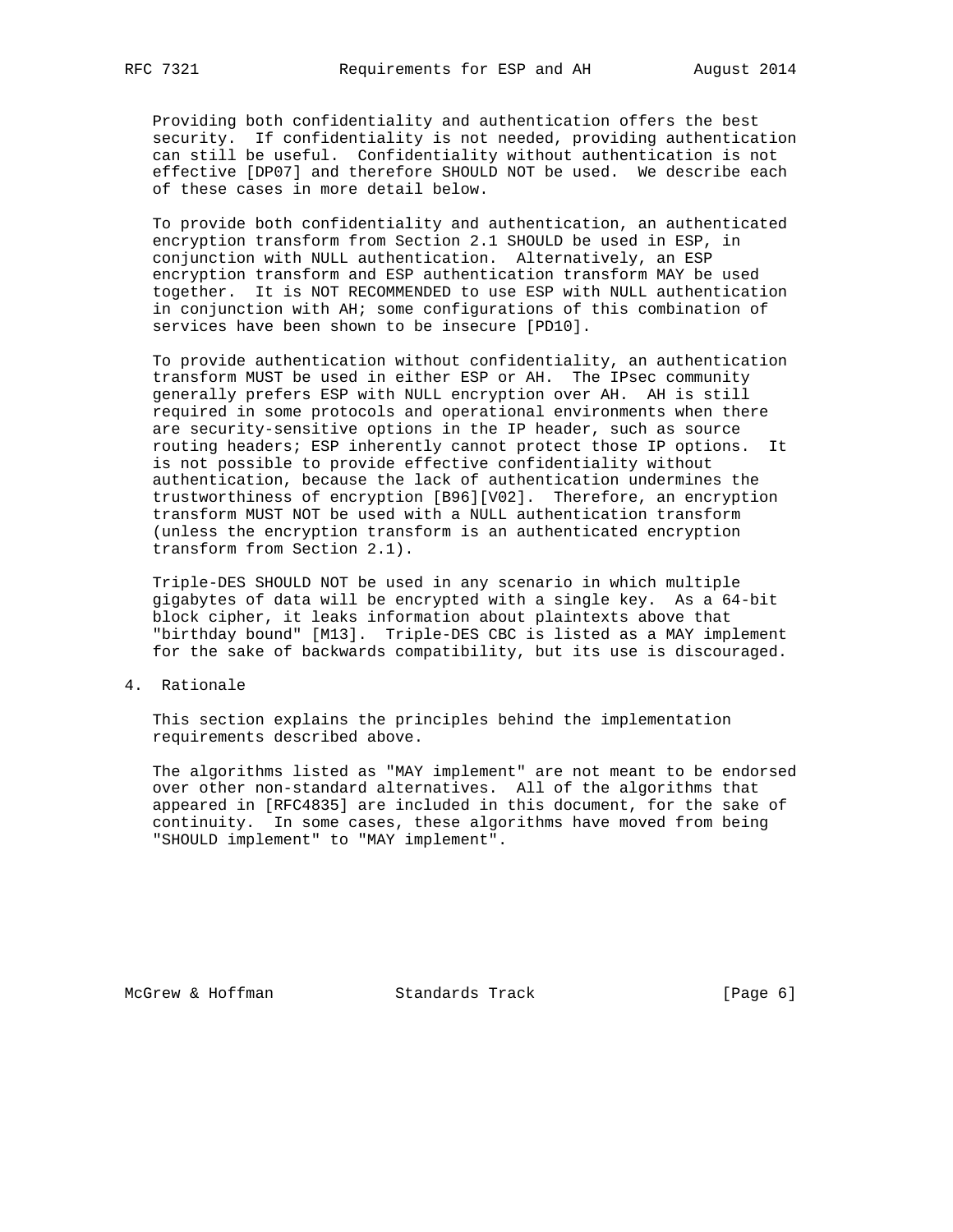### 4.1. Authenticated Encryption

 This document encourages the use of authenticated encryption algorithms because they can provide significant efficiency and throughput advantages, and the tight binding between authentication and encryption can be a security advantage [RFC5116].

 AES-GCM [RFC4106] brings significant performance benefits [KKGEGD], has been incorporated into IPsec recommendations [RFC6379], and has emerged as the preferred authenticated encryption method in IPsec and other standards.

# 4.2. Encryption Transforms

 Since ESP encryption is optional, support for the "NULL" algorithm is required to maintain consistency with the way services are negotiated. Note that while authentication and encryption can each be "NULL", they MUST NOT both be "NULL" [RFC4301] [H10].

 AES Counter Mode (AES-CTR) is an efficient encryption method, but it provides no authentication capability. The AES-GCM authenticated encryption method has all of the advantages of AES-CTR, while also providing authentication. Thus, this document moves AES-CTR from a SHOULD to a MAY.

 The Triple Data Encryption Standard (TDES) is obsolete because of its small block size; as with all 64-bit block ciphers, it SHOULD NOT be used to encrypt more than one gigabyte of data with a single key [M13]. Its key size is smaller than that of the Advanced Encryption Standard (AES), while at the same time its performance and efficiency are worse. Thus, its use in new implementations is discouraged.

 The Data Encryption Standard (DES) is obsolete because of its small key size and small block size. There have been publicly demonstrated and open-design special-purpose cracking hardware. Therefore, its use is has been changed to MUST NOT in this document.

## 4.3. Authentication Transforms

 AES-GMAC provides good security along with performance advantages, even over HMAC-MD5. In addition, it uses the same internal components as AES-GCM and is easy to implement in a way that shares components with that authenticated encryption algorithm.

 The MD5 hash function has been found to not meet its goal of collision resistance; it is so weak that its use in digital signatures is highly discouraged [RFC6151]. There have been theoretical results against HMAC-MD5, but that message authentication

McGrew & Hoffman Standards Track [Page 7]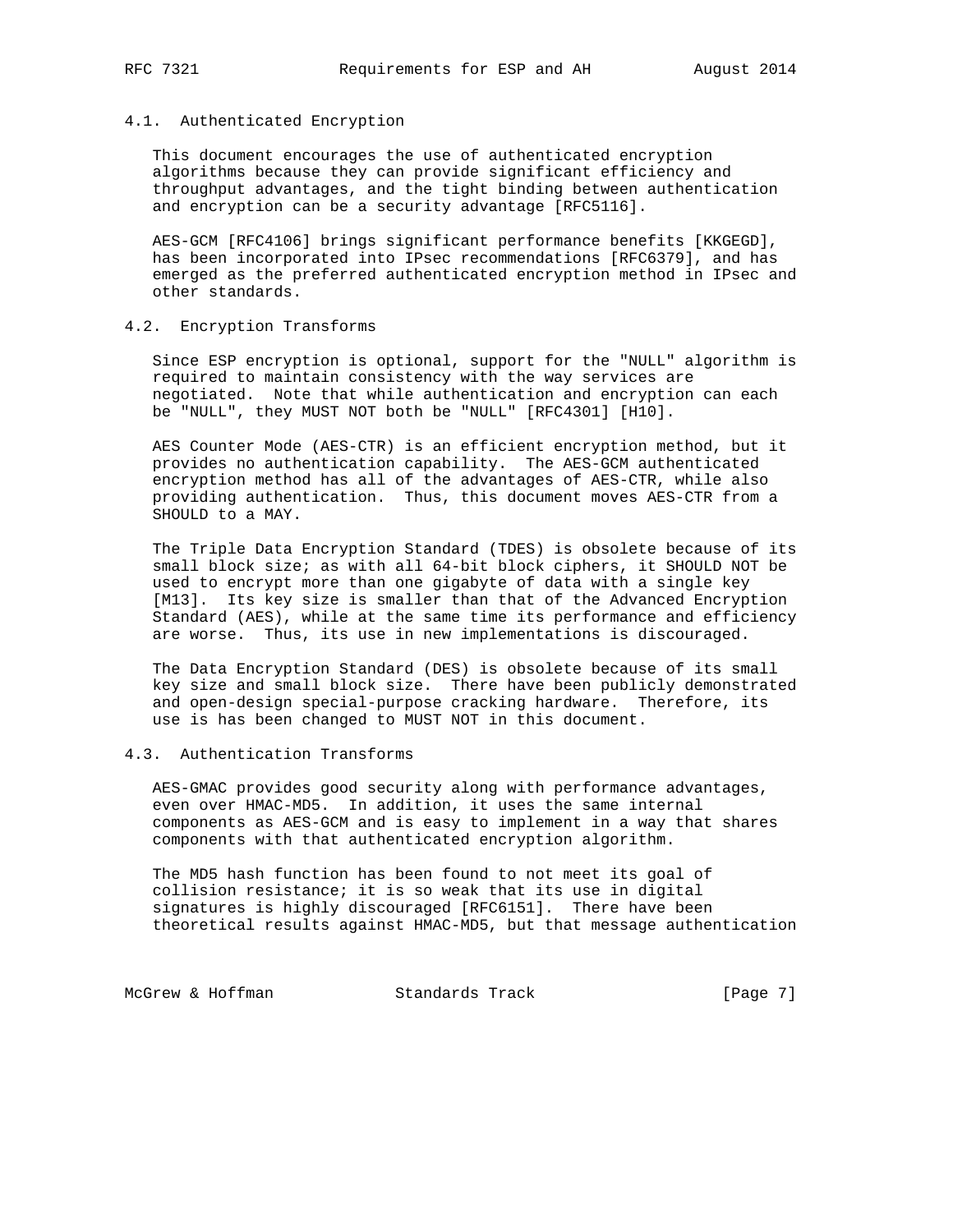code does not seem to have a practical vulnerability. Thus, it may not be urgent to remove HMAC-MD5 from the existing protocols.

 SHA-1 has been found to not meet its goal of collision resistance. However, HMAC-SHA-1 does not rely on this property, and HMAC-SHA-1 is believed to be secure.

 HMAC-SHA-256, HMAC-SHA-384, and HMAC-SHA-512 are believed to provide a good security margin, and they perform adequately on many platforms. However, these algorithms are not recommended for implementation in this document, because HMAC-SHA-1 support is widespread and its security is good, AES-GMAC provides good security with better performance, and Authenticated Encryption algorithms do not need any authentication methods.

 AES-XCBC has not seen widespread deployment, despite being previously recommended as a SHOULD+ in RFC 4835. Thus, this document lists it only as a SHOULD.

5. Algorithm Diversity

 When the AES cipher was first adopted, it was decided to continue encouraging the implementation of Triple-DES, in order to provide algorithm diversity. But the passage of time has eroded the viability of Triple-DES as an alternative to AES. As it is a 64-bit block cipher, its security is inadequate at high data rates (see Section 4.2). Its performance in software and Field-Programmable Gate Arrays (FPGAs) is considerably worse than that of AES. Since it would not be possible to use Triple-DES as an alternative to AES in high data rate environments, or in environments where its performance could not keep up the requirements, the rationale of retaining Triple-DES to provide algorithm diversity is disappearing. (Of course, this does not change the rationale of retaining Triple-DES in IPsec implementations for backwards compatibility.)

 Recent discussions in the IETF have started considering how to make the selection of a different cipher that could provide algorithm diversity in IPsec and other IETF standards. That work is expected to take a long time and involve discussions among many participants and organizations.

 It is important to bear in mind that it is very unlikely that an exploitable flaw will be found in AES (e.g., a flaw that required less than a terabyte of known plaintext, when AES is used in a conventional mode of operation). The only reason that algorithm diversity deserves any consideration is because there would be large problems if such a flaw were found.

McGrew & Hoffman Standards Track [Page 8]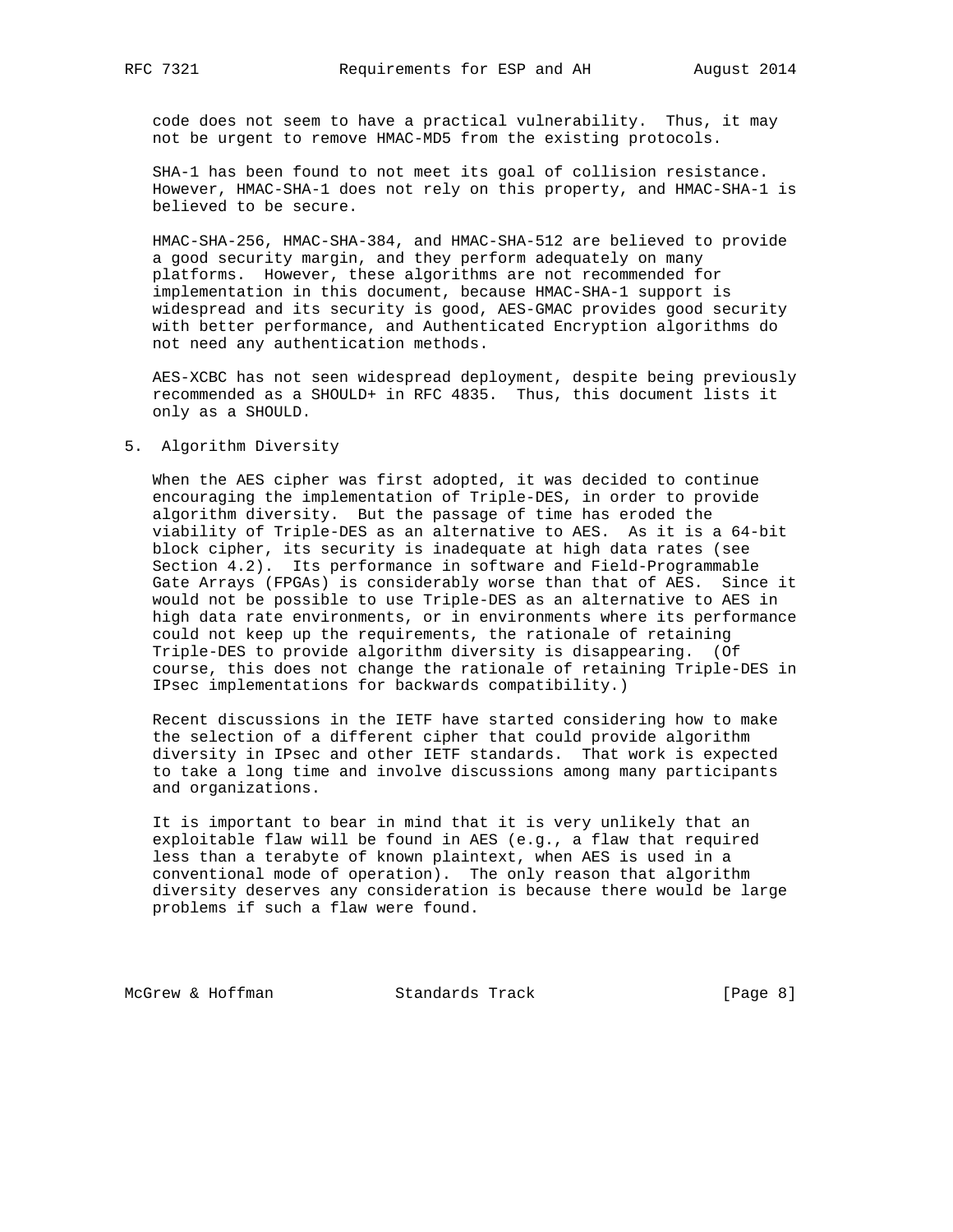### 6. Acknowledgements

 Some of the wording herein was adapted from [RFC4835], the document that this one obsoletes. That RFC itself borrows from earlier RFCs, notably RFC 4305 and 4307. RFC 4835, RFC 4305, and RFC 4307 were authored by Vishwas Manral, Donald Eastlake, and Jeffrey Schiller respectively.

 Thanks are due to Wajdi Feghali, Brian Weis, Cheryl Madson, Dan Harkins, Paul Wouters, Ran Atkinson, Scott Fluhrer, Tero Kivinen, and Valery Smyslov for insightful feedback on this document.

7. Security Considerations

 The security of a system that uses cryptography depends on both the strength of the cryptographic algorithms chosen and the strength of the keys used with those algorithms. The security also depends on the engineering and administration of the protocol used by the system to ensure that there are no non-cryptographic ways to bypass the security of the overall system.

 This document concerns itself with the selection of cryptographic algorithms for the use of ESP and AH, specifically with the selection of mandatory-to-implement algorithms. The algorithms identified in this document as "MUST implement" or "SHOULD implement" are not known to be broken at the current time, and cryptographic research to date leads us to believe that they will likely remain secure into the foreseeable future. However, this is not necessarily forever. Therefore, we expect that revisions of that document will be issued from time to time to reflect the current best practice in this area.

- 8. References
- 8.1. Normative References
	- [RFC2119] Bradner, S., "Key words for use in RFCs to Indicate Requirement Levels", BCP 14, RFC 2119, March 1997.
	- [RFC4301] Kent, S. and K. Seo, "Security Architecture for the Internet Protocol", RFC 4301, December 2005.
	- [RFC4302] Kent, S., "IP Authentication Header", RFC 4302, December 2005.
	- [RFC4303] Kent, S., "IP Encapsulating Security Payload (ESP)", RFC 4303, December 2005.

McGrew & Hoffman Standards Track [Page 9]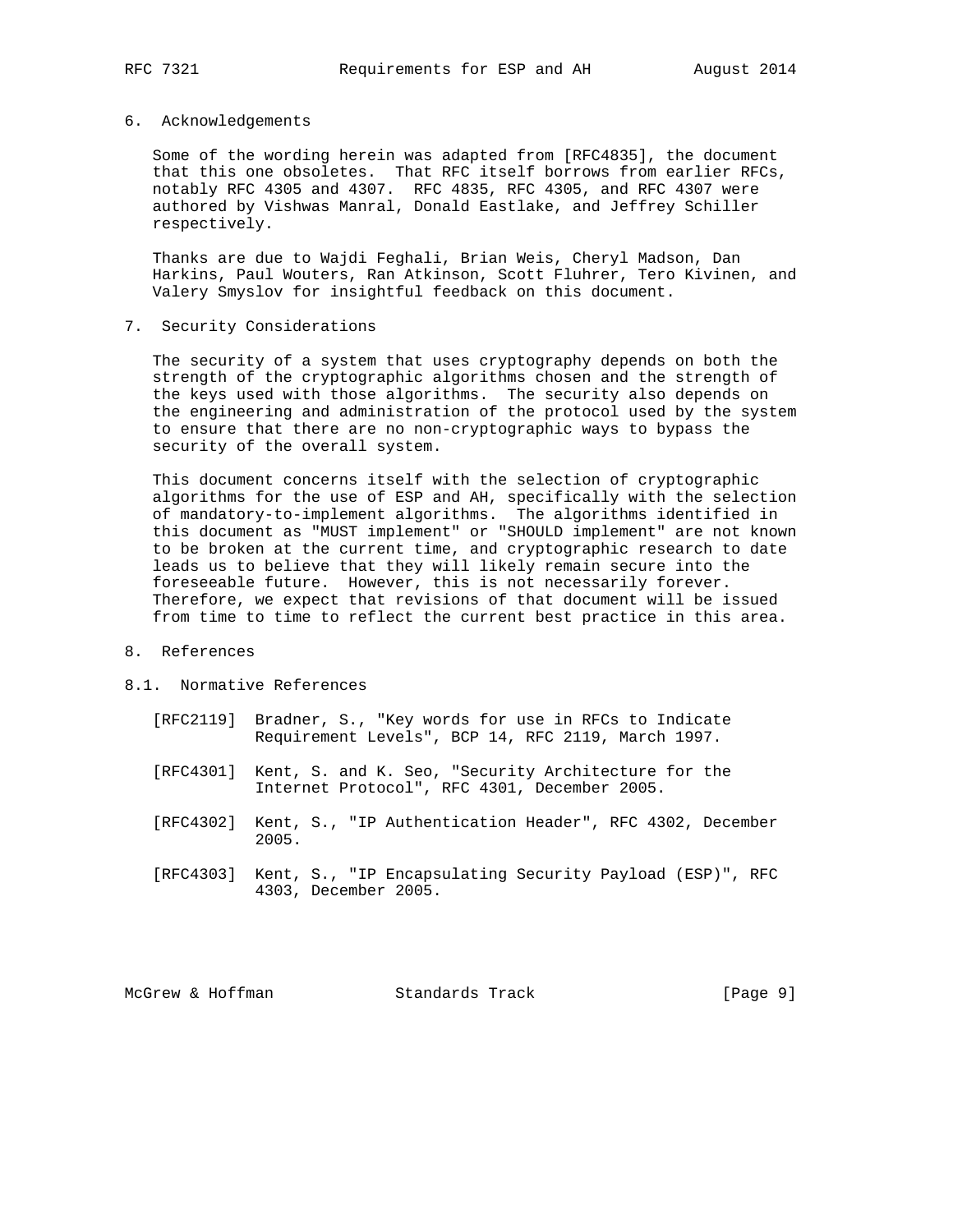## 8.2. Informative References

- [B96] Bellovin, S., "Problem areas for the IP security protocols", Proceedings of the Sixth Usenix Unix Security Symposium, 1996.
- [DP07] Degabriele, J. and K. Paterson, "Attacking the IPsec Standards in Encryption-only Configurations", IEEE Symposium on Privacy and Security, 2007.
- [H10] Hoban, A., "Using Intel AES New Instructions and PCLMULQDQ to Significantly Improve IPSec Performance on Linux", Intel White Paper, August 2010.
- [KKGEGD] Kounavis, M., Kang, X., Grewal, K., Eszenyi, M., Gueron, S., and D. Durham, "Encrypting the Internet", SIGCOMM, 2010.
- [M13] McGrew, D., "Impossible plaintext cryptanalysis and probable-plaintext collision attacks of 64-bit block cipher modes", IACR ePrint, 2012.
- [PD10] Paterson, K. and J. Degabriele, "On the (in)security of IPsec in MAC-then-encrypt configurations", CCS '10, ACM Conference on Computer and Communications Security, 2010.
- [RFC2404] Madson, C. and R. Glenn, "The Use of HMAC-SHA-1-96 within ESP and AH", RFC 2404, November 1998.
- [RFC2405] Madson, C. and N. Doraswamy, "The ESP DES-CBC Cipher Algorithm With Explicit IV", RFC 2405, November 1998.
- [RFC2410] Glenn, R. and S. Kent, "The NULL Encryption Algorithm and Its Use With IPsec", RFC 2410, November 1998.
- [RFC2451] Pereira, R. and R. Adams, "The ESP CBC-Mode Cipher Algorithms", RFC 2451, November 1998.
- [RFC3566] Frankel, S. and H. Herbert, "The AES-XCBC-MAC-96 Algorithm and Its Use With IPsec", RFC 3566, September 2003.
- [RFC3602] Frankel, S., Glenn, R., and S. Kelly, "The AES-CBC Cipher Algorithm and Its Use with IPsec", RFC 3602, September 2003.
- [RFC3686] Housley, R., "Using Advanced Encryption Standard (AES) Counter Mode With IPsec Encapsulating Security Payload (ESP)", RFC 3686, January 2004.

McGrew & Hoffman Standards Track [Page 10]